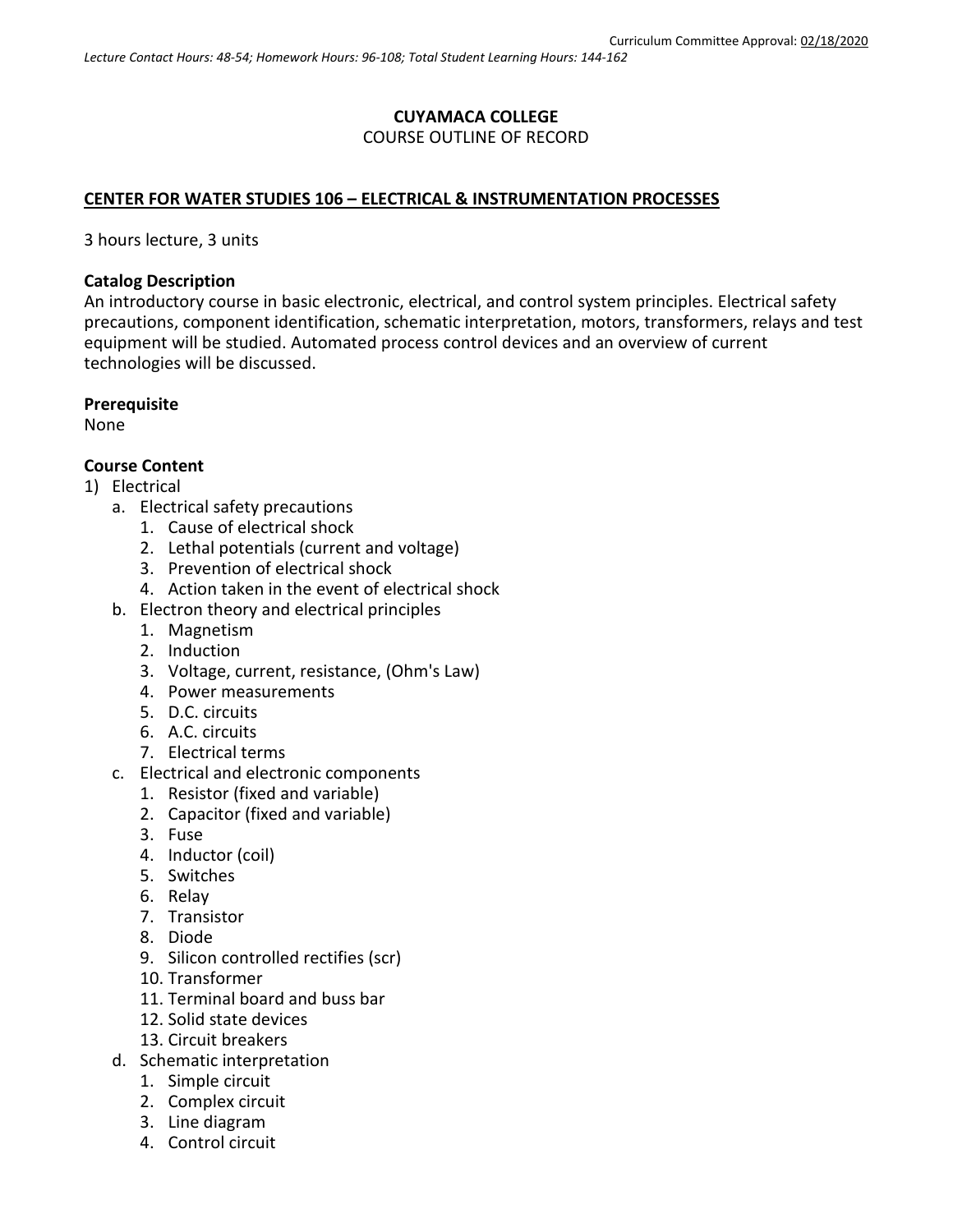- e. Transformers
	- 1. Construction
	- 2. Losses
	- 3. Step up step down
	- 4. Power
	- 5. Three -phase
	- 6. Wye and Delta
- f. Relays
	- 1. Construction
	- 2. Operation and use
	- 3. Voltage
	- 4. Single pole double throw (SPDT)
	- 5. Double pole double throw (DPDT)
- g. Motors
	- 1. Motor theory
	- 2. DC motors
	- 3. Single phase
	- 4. Three phase
	- 5. Reduce voltage starting
	- 6. Horsepower
	- 7. Interpret name plate data
	- 8. Calculate and control energy costs
- h. Test equipment
	- 1. Multimeter
	- 2. Clamp -on -ammeter
- 3. Megger
- 2) Instrumentation
	- a. Terminology
		- 1. Definitions
		- 2. Instrument symbols
		- 3. Process characteristics
		- 4. Instrument characteristics
		- 5. Instrument identification
	- b. Control systems
		- 1. Process/control
		- 2. Controls
		- 3. Types of control
		- 4. PID (proportional -integral -derivative) Loops
	- c. Sensing and sampling devices
		- 1. Flow
		- 2. Pressure
		- 3. Temperature
		- 4. Level
		- 5. Water quality instrumentation
		- 6. Gas and leak detection
	- d. Readout
		- 1. Indicators
		- 2. Recorders
		- 3. Digital
	- e. Remote control systems
		- 1. Various functions performed
		- 2. Devices used
		- 3. Metering circuits
		- 4. Power supplies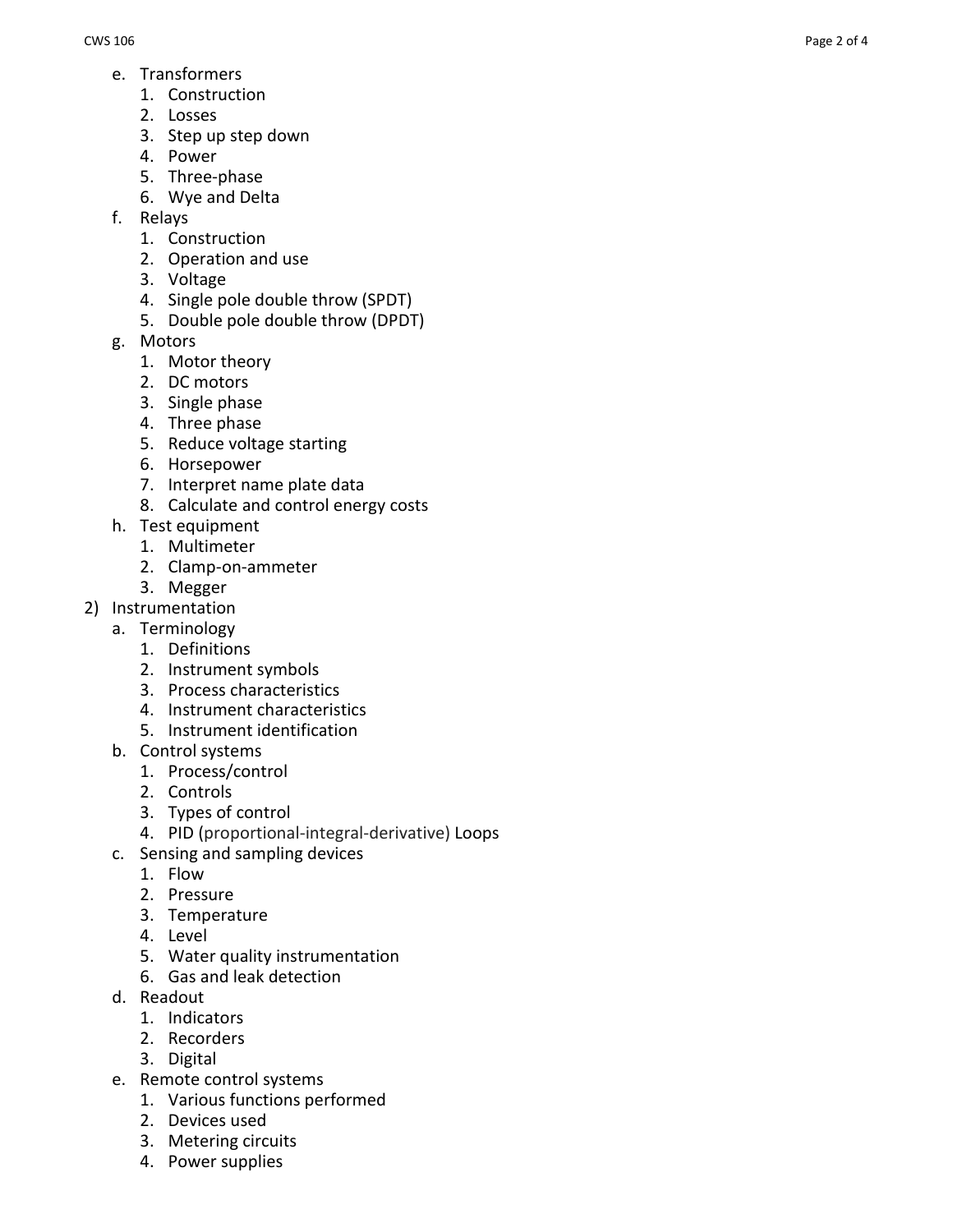- 5. Land line
- 6. Radio systems
- f. Current technologies
	- 1. SCADA (Supervisory Control and Data Acquisition) central computer systems
	- 2. Local area communication network
	- 3. Wide area communication network
	- 4. PLC's and other programmable devices
	- 5. Operator HMI panels
	- 6. Applications
- g. Specifications and records
	- 1. Maintenance
	- 2. Training
	- 3. Contracts and service
- h. Field trips
	- 1. Helix R.M. Levy WTP

## **Course Objectives**

Students will be able to:

- 1) Understand electrical safety precautions
- 2) Describe electron theory and electrical principles
- 3) Distinguish between electrical and electronic components
- 4) Comprehend schematic interpretation
- 5) Understand the uses of transformers and relays in motor control systems
- 6) Describe instrumentation and control terminology
- 7) Identify commonly used sensing and sampling devices
- 8) Understand the uses of digital indicators and recorders as utilized in remote control systems
- 9) Describe the functions of a SCADA (Supervisory Control and Data Acquisition) central computer system
- 10) Distinguish between Local and Wide area communication networks
- 11) Describe how PLC's and other programmable devices are used in automated control systems
- 12) Discuss the uses of operator HMI panels in a control system

## **Method of Evaluation**

A grading system will be established by the instructor and implemented uniformly. Grades will be based on demonstrated proficiency in subject matter determined by multiple measurements for evaluation, one of which must be essay exams, skills demonstration or, where appropriate, the symbol system.

- 1) Projects
- 2) Writing assignments
- 3) Exams & quizzes
- 4) Demonstrations utilizing the Field Operations Skills Yard

### **Special Materials Required of Student**

None

### **Minimum Instructional Facilities**

Smart classroom

### **Method of Instruction**

- 1) Lecture and discussion
- 2) Audiovisual
- 3) Field trips
- 4) Demonstrations utilizing the Field Operations Skills Yard